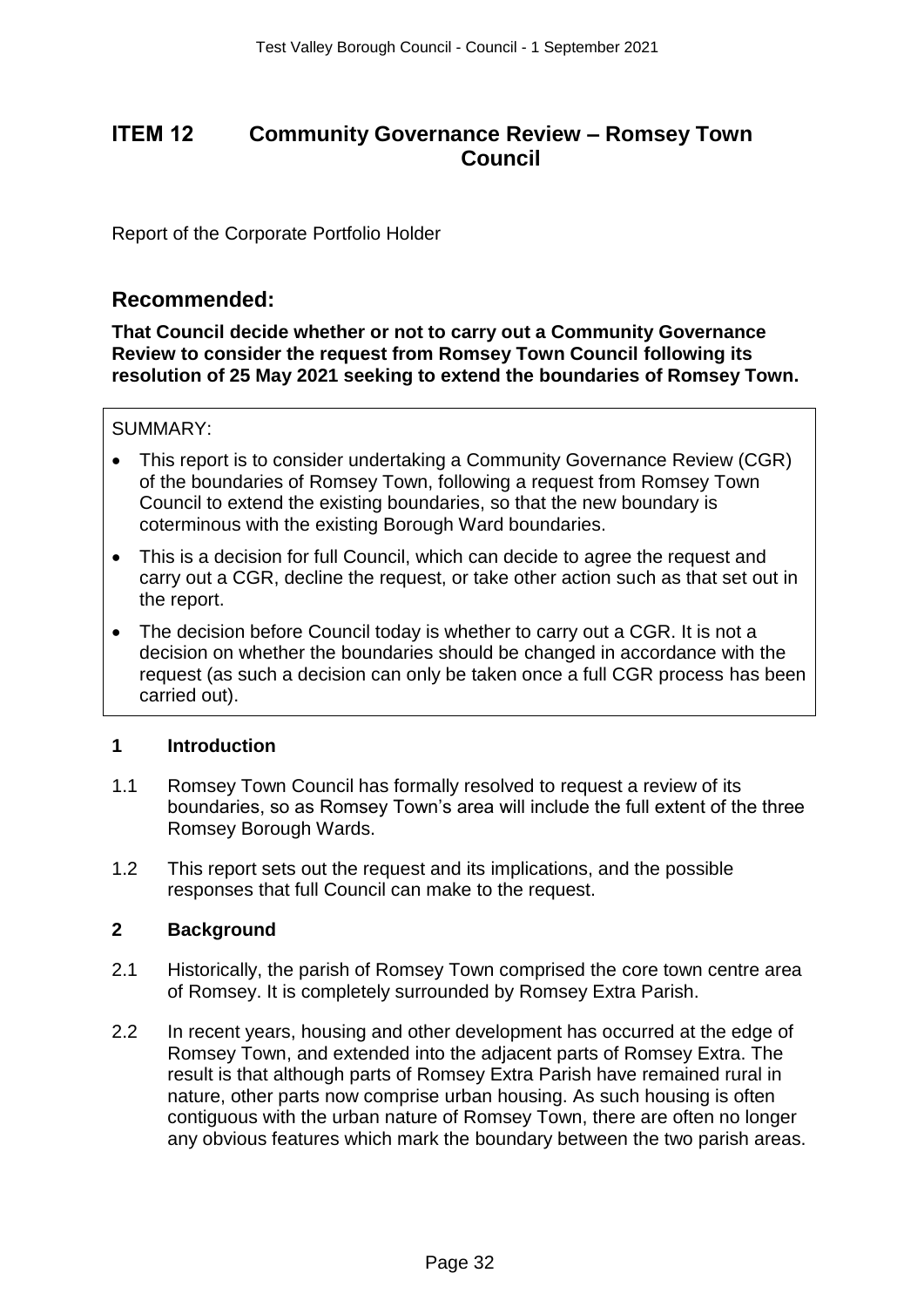- 2.3 In 2018, the Local Government Boundary Commission for England (LGBCE) carried out a review of the Borough Ward boundaries. Previously, the Borough Wards reflected more closely the parish boundaries, but the LGBCE considered that arrangements where one ward encircled another were not appropriate. As a result, a "spokes of a wheel" approach was taken in Romsey, where the three Borough Wards radiated from the centre of the town, and included areas in both Romsey Town and Romsey Extra Parish.
- 2.4 Following the LGBCE Review, the Borough Council carried out a Community Governance Review (CGR) across the whole Borough. This provided an opportunity to consider whether any changes were needed to parish arrangements (boundaries, wards, council size, etc.), not only because of the LGBCE changes, but also to reflect other changes that may have occurred (including new developments, communities, etc.).
- 2.5 The 2018 CGR invited proposals for changes, through two separate consultation stages. In respect of Romsey, representations were made supporting/opposing three main options which emerged (expand Romsey Town to cover Borough Ward areas, merge Romsey Town and Romsey Extra Parish, and maintain status quo).
- 2.6 As part of the consultation process in 2018, Romsey Extra Parish supported no change, but no submission was received from Romsey Town Council, so it was assumed they had no formal view on any of the three options.
- 2.7 The outcome of the 2018 CGR, as agreed by full Council, was to maintain the status quo for the Romsey area and keep the existing governance arrangements (subject to some minor localised boundary changes which dealt with various anomalies). However, the Town and Parish Councils were encouraged to work together on the use of CIL money and involvement in the Romsey Future project, in order to provide the most effective local governance.
- 2.8 As a result, the Reorganisation Order which gave effect to the CGR left Romsey Extra Parish and Romsey Town essentially unchanged.

# **3 Action Taken Post 2018**

- 3.1 Since 2018, Romsey Town and Romsey Extra Parish Councils have begun working jointly on various matters such as planning.
- 3.2 In addition, Romsey Town Council has been looking into promoting boundary changes which would seek to bring into effect one of the options considered in 2018, namely making the area of Romsey Town coterminous with the three Romsey Borough Wards.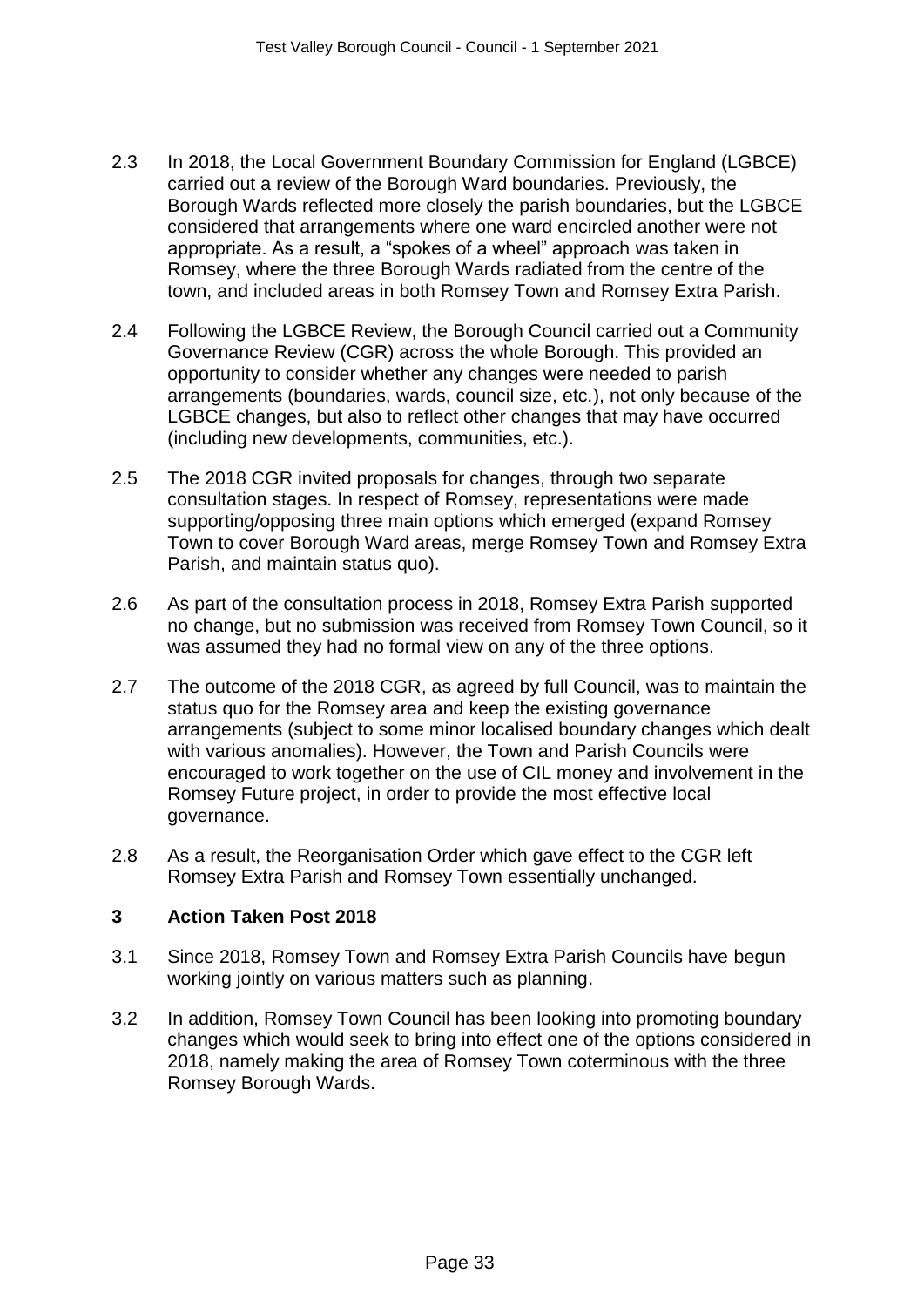# **4 Formal request From Romsey Town Council**

4.1 The work identified in 3.2 above has culminated in a formal resolution made by Romsey Town Council on 25 May 2021, as follows:-

#### *33. BOUNDARY REVIEW - RESOLUTION NO. 21/54*

*It was RESOLVED Romsey Town Council will, before December 2021 and with all relevant consultation documentation - that Test Valley Borough Council review the boundary of Romsey Parish, such that it includes all current and planned urban areas identified as Romsey. No possible boundary changes are to be implemented until after appropriate public consultation, although they should be in place for the 2023 council elections.*

*PROPOSED: Cllr. N. Gwynne*

*SECONDED: Cllr. J. Burnage*

*CARRIED*

Discussions with officers have subsequently confirmed that the reference in the resolution to "current and planned urban areas identified as Romsey" is indeed seeking to make the area of Romsey Town coterminous with the three Romsey Borough Wards (Abbey, Cupernham and Tadburn).

4.2 The map attached as the Annex to the report shows the parish boundaries in blue, and the three Romsey Borough Wards edged red. The red edged area would therefore constitute the new extended area of Romsey Town if the proposal were to be accepted and agreed following a CGR process.

### **5 Community Governance Arrangements – Legal Requirements**

- 5.1 Changes such as that now being formally requested by Romsey Town Council are within the powers and functions of the Borough Council. Such changes may be made by the Borough Council following the undertaking of a Community Governance Review (CGR). Legislation in the Local Government and Public Involvement in Health Act 2007 sets out the process which a CGR must follow.
- 5.2 As part of the CGR process, changes to community governance arrangements that can be considered by include:
	- Altering the boundaries of existing parishes
	- Changing the names of existing parishes
	- Creating a new parish or abolishing an existing parish
	- Creating or abolishing parish councils
	- The electoral arrangements for parish councils (including the number of councillors and arrangements for parish warding)
	- The grouping or de-grouping of parish councils (and consequential changes to their electoral arrangements)
	- The "style" of a parish (enabling an area to be known as a town rather than a parish).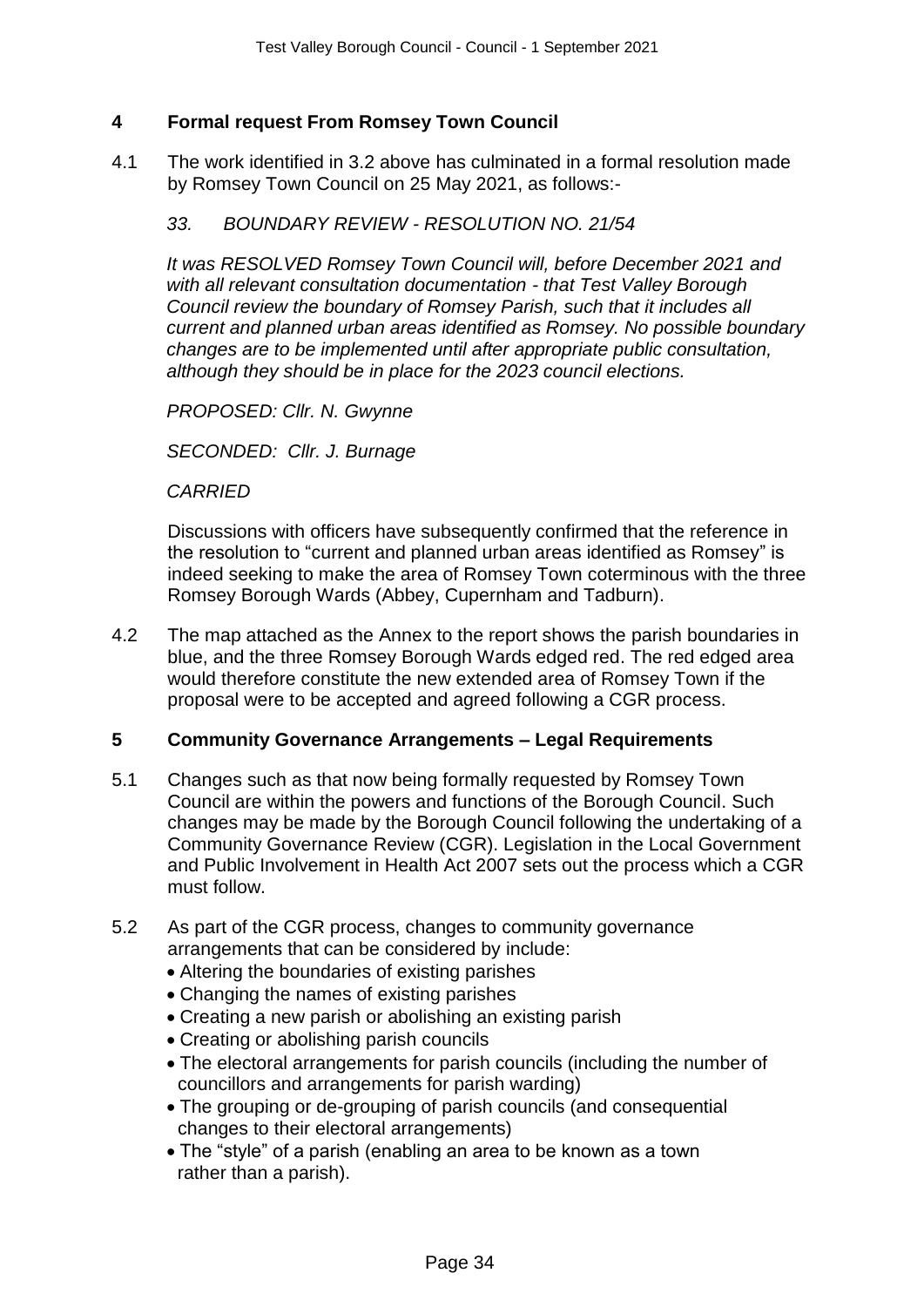- 5.3 Under Guidance issued on the conduct of CGRs, councils are expected to keep community governance arrangements under review, and consider on a regular basis whether a review is needed. Guidance indicated that good practice would be to conduct a review every 10-15 years, but equally the need for a review may be triggered earlier, e.g. following a major change in the population of a community or where boundaries have become anomalous e.g. following new housing developments being built across existing boundaries. In 2018, the changes in Borough Ward boundaries were an example where it was clearly appropriate to undertake a CGR.
- 5.4 Where a CGR is carried out, the legislation requires that the Council has regard to the need to secure that any community governance for the area under review:
	- reflects the identities and interests of the local community in that area; and
	- that it is effective and convenient.
- 5.5 A CGR can be carried out at any time, either as a result of the Council deciding to do so of its own volition, or because of a request from a parish council or local residents.
- 5.6 The 2007 Act provides a route whereby a council can be *required* to carry out a CGR. This involves a petition being signed by a specified number of local government electors in the area in question (7.5% where there are more than 2,500 electors). If a valid petition is received, the Council *must* carry out a CGR on the issue which is the subject of the petition. In the absence of a petition, it is a matter for full Council to decide whether or not to undertake a CGR.
- 5.7 The area of a petition would depend on the change being sought. Romsey Town's request seeks to extend Romsey Town into Romsey Extra Parish, so the appropriate area for a petition would be the combined Town/Parish area. Using the latest electorate figures (July 2021), Romsey Town has 11,802 and Romsey Extra 4,500, a total of 16,302 for the combined area. A valid petition for such an area would need to be signed by at least 7.5% of the electors, i.e. 1,223 local government electors. The signatories would not have to be "spread" proportionately or otherwise between the two areas – it would just require 1,223 signatures who are electors within either REPC or RTC.

### **6 Community Governance Process**

6.1 Broadly, if the Council decide to undertake a CGR, it is for the Council to decide how the CGR will be carried out. There is no formal procedure set down in legislation, although local people must be consulted during a CGR, and representations received in connection with the CGR must be taken into account. Those making representations must be informed of the outcomes from the CGR.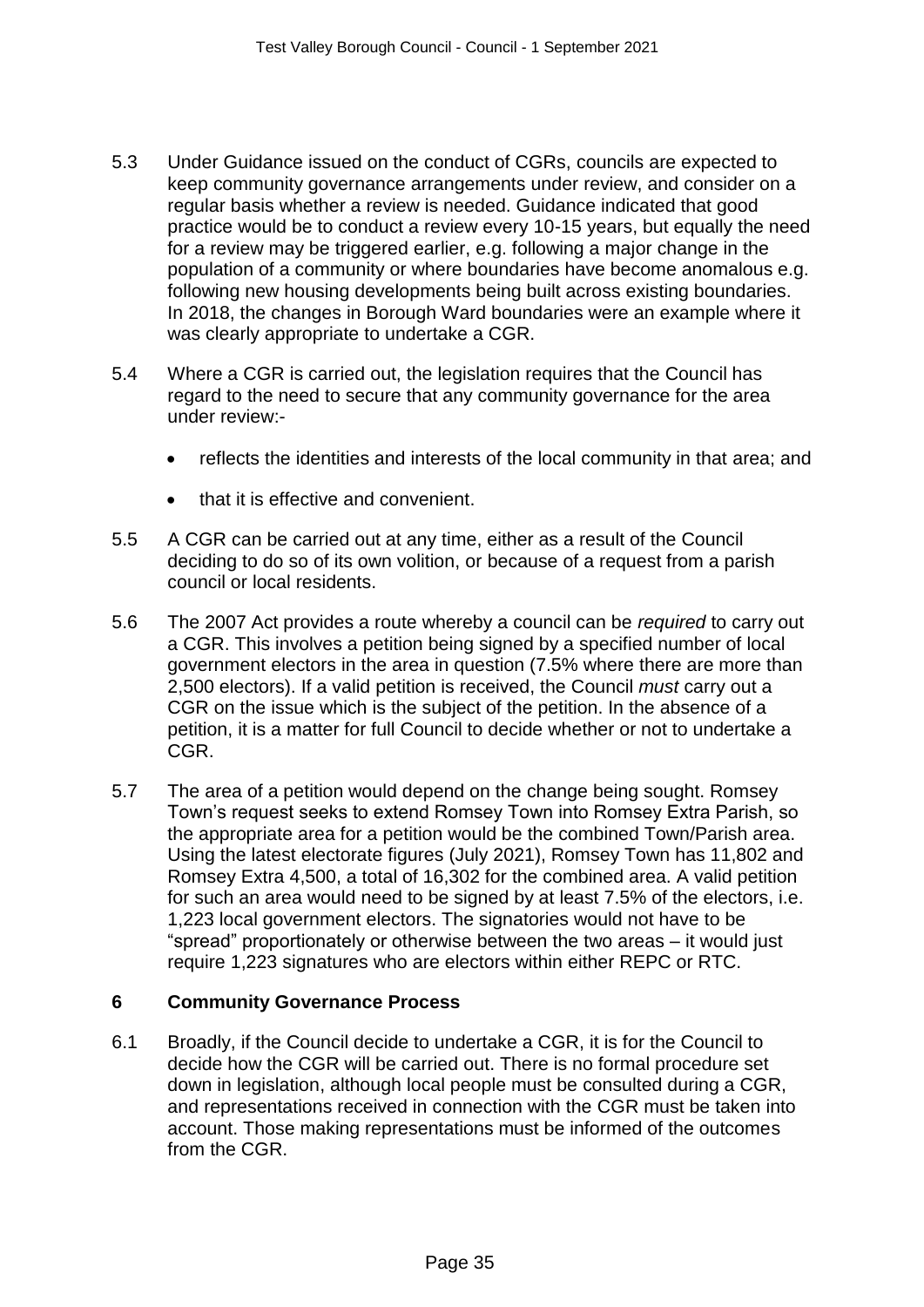- 6.2 In 2018, the Council followed a similar process to that used by the LGBCE in the Borough Ward Review. Once terms of reference were agreed, a First Consultation was undertaken, whereby proposals for changes to community governance were invited. The representations were considered by a Member Panel appointed by full Council, and taking these representations into account, the Panel produced a set of Draft Recommendations that were considered and agreed by full Council. A Second Consultation was then undertaken (the focus now being on the Draft Recommendations issued) and the results of that Second Consultation were again considered by the Panel, and a report to full Council made with a set of Final Recommendations being proposed. These Final Recommendations were agreed by full Council and published. Following a period to allow for any challenges to the outcome (none being received), a Reorganisation Order was made to give effect to the changes which had been agreed as part of the CGR process. These changes came into effect for the May 2019 elections.
- 6.3 If full Council were to agree to carry out a CGR as a result of the request from Romsey Town, it is suggested that a further report be brought to the next Council meeting, recommending terms of reference, process, and a timetable, for approval before the CGR is then undertaken.

# **7 Corporate Objectives and Priorities**

7.1 This report responds to a formal request from Romsey Town Council. It provides an opportunity to consider the governance arrangements for Romsey, in the light of developments which are planned and have already taken place.

# **8 Consultations/Communications**

- 8.1 Romsey Town Council has written to adjoining parish councils that could be affected by their request, and are responding to communications from those parishes.
- 8.2 As noted above, if a CGR is undertaken, a fundamental part of the process would be a public consultation exercise to obtain and consider the views of local people.

# **9 Options**

- 9.1 A formal petition has not been lodged, and therefore the options available to respond to Romsey Town Council's request include:-
	- Agree to carry out a CGR (ensuring that consequential issues such as the impact on adjacent parishes are taken into account);
	- Decline the request on the grounds that a full CGR process was undertaken three years ago;
	- Take further action/seek further information before determining a response to the request.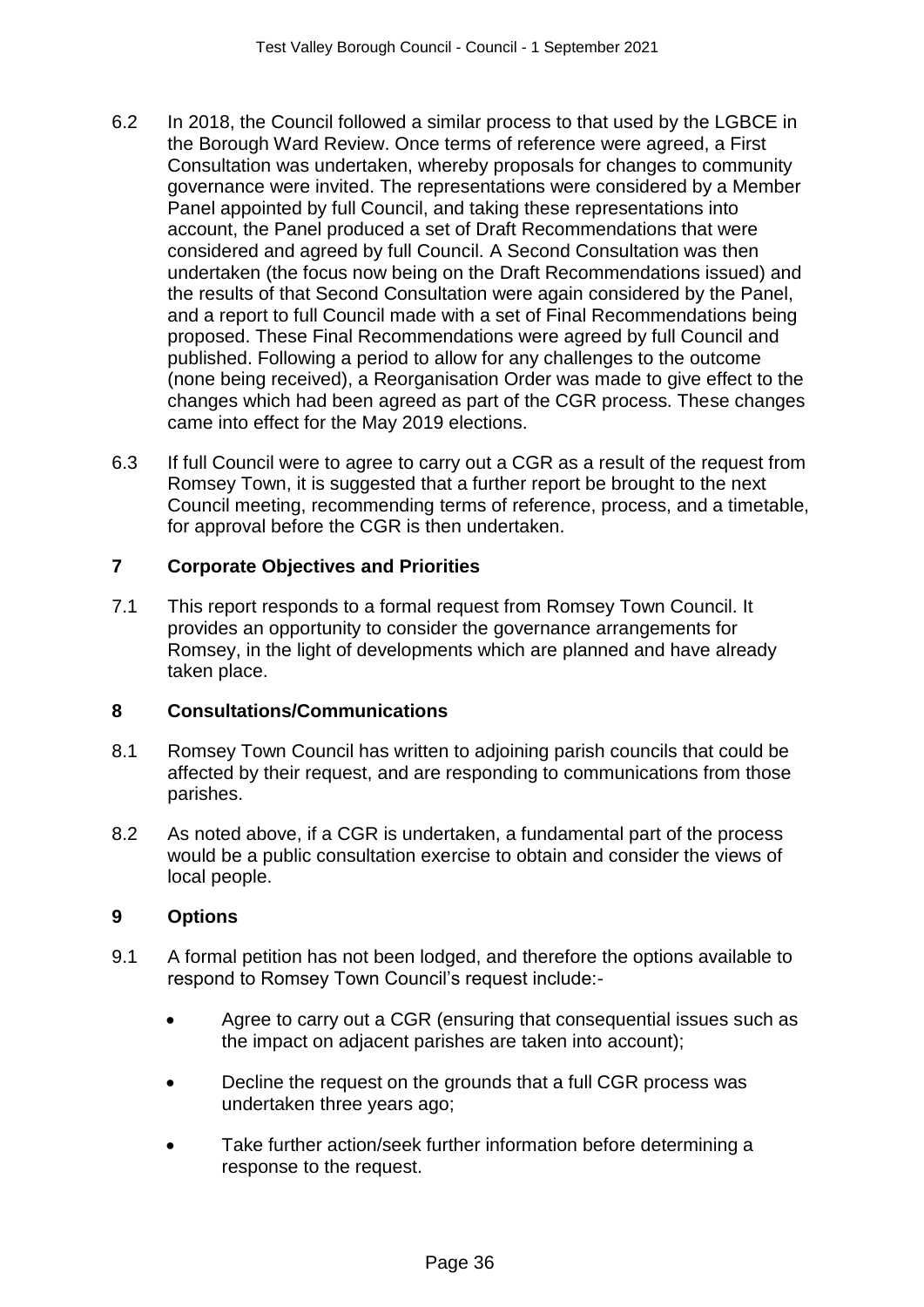# **10 Option Appraisal**

#### Agree to carry out CGR

- 10.1 It should be noted that a decision agreeing to undertake a CGR in response to a request such as that from Romsey Town Council is not a decision to make the changes requested. It is merely a decision to investigate and consider whether (or not) to make the changes requested, and does not pre-judge the final outcome. The CGR process would explore the issues arising from the request, and would look at the effect on other adjoining parishes as well as Romsey Town itself. The outcome may be a change to the existing governance arrangements (either in line with the request, or a different change), but equally the outcome could be a decision to maintain the status quo and make no changes.
- 10.2 As noted above, a full public consultation exercise would be carried out, and any representations received would have to be taken into account.
- 10.3 Although some officer time would be required spent to undertake a review, much has been gained from the CGR carried out in 2018, and therefore a review would not be disproportionate in terms of time required.
- 10.4 Although a CGR was carried out three years ago, changes have occurred since then. Joint working between Romsey Town and Romsey Extra Parish has taken place, has taken place, and the public views of the Town Council have changed (from no stated position, to positive support for change). Undertaking a CGR would provide an opportunity for the community governance arrangements to be revisited in the light of these new circumstances.
- 10.5 A CGR could (depending on the eventual outcome) remove the situation where a Borough Ward covers parts of both Romsey Town and Romsey Extra, simplifying elections and local representation.

Decline to Undertake A CGR

- 10.6 In the absence of a petition, there is no duty on the Council to undertake a CGR in response to the request. Officer time would not be required, and would be available for other projects (although as noted above, the amount of time required is not expected to be significant).
- 10.7 The anomalies between parish and borough ward boundaries would remain if a CGR was not undertaken.

Take Further Action/Seek Further Information Before Determining A Response To The Request

10.8 Members may consider that more work or information is required to allow them to decide whether or not to undertake a CGR. Deferring the decision in this way would put back the start and finish points of a CGR process, and make achieving a final decision in time for May 2023 elections more difficult to achieve.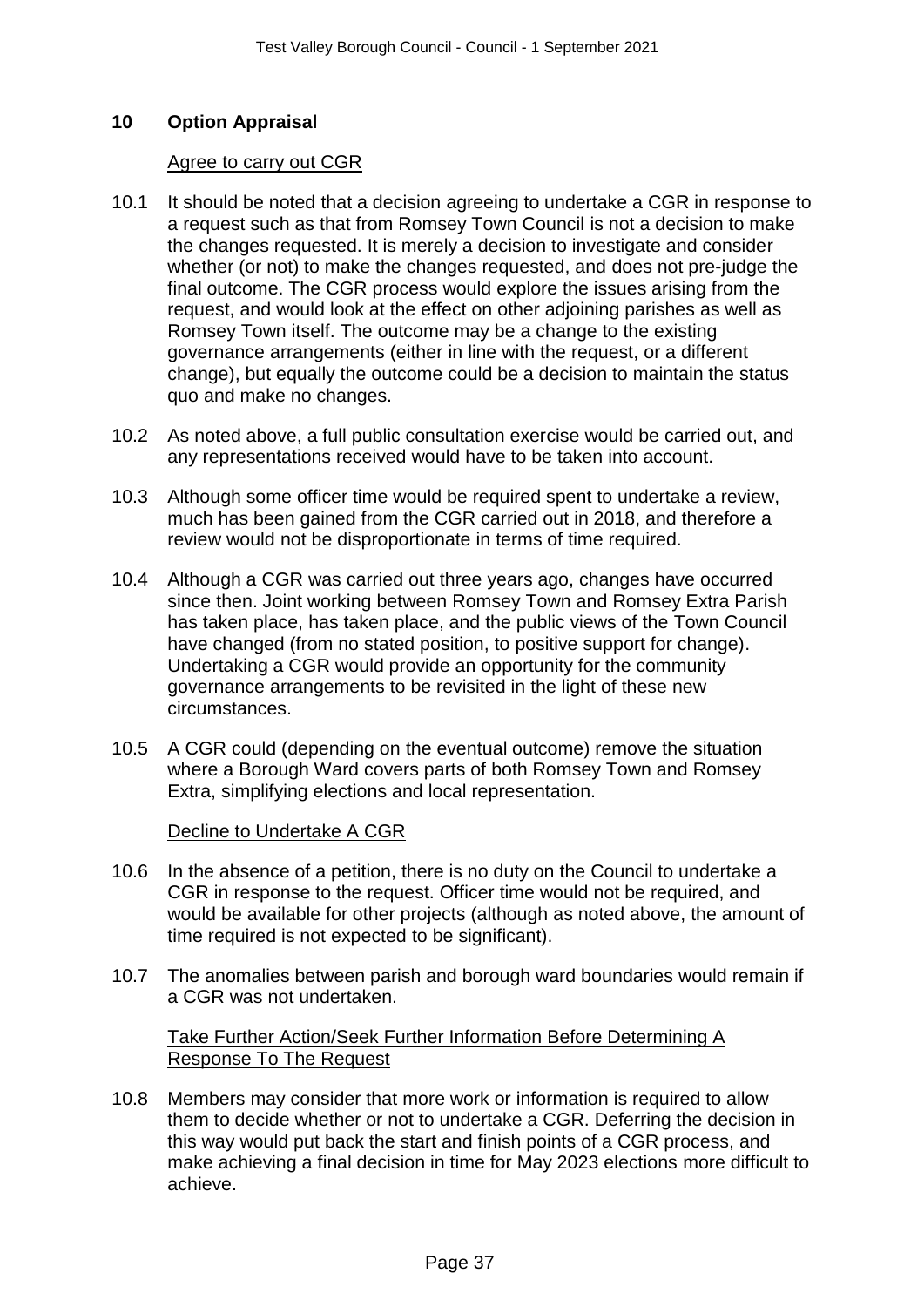10.9 Requiring more information or e.g. carrying out "pre-consultation" might also result in a duplication of work which would have to be done if the decision is then made to undertake a CGR. The public may feel that such an exercise is pre-judging the outcome of the CGR process. It might also jeopardise the effectiveness of any formal CGR consultation process which follows, as the public may feel they have already commented.

### **11 Resource Implications**

11.1 As noted above, the primary resource required would be officer time in undertaking the consultation process, analysing the responses and assisting a Member Panel to formulate recommendations as a result.

#### **12 Legal Implications**

12.1 No changes to governance arrangements for any parish council would result from the decision out of this report. Changes would only occur if approved as part of a subsequent CGR process.

#### **13 Equality Issues**

13.1 There are no identified equality issues arising from the subject matter of the report.

#### **14 Other Issues**

#### Wards/Communities Affected

14.1 The Borough Wards of Romsey Abbey, Romsey Cupernham and Romsey Tadburn are affected by this report. If a CGR were to be agreed and the request from Romsey Town Council endorsed, Blackwater and Chilworth, Nursling and Rownhams Wards would also be affected. The Parishes of Romsey Extra, Wellow, Nursling and Rownhams, and Michelmersh would also be affected by any CGR undertaken.

### **15 Conclusion and reasons for recommendation**

- 15.1 Although a CGR process was carried out in 2018, the conclusion of that review in respect of the Romsey area was essentially no change in governance arrangements. However, since that review, working arrangements between Romsey Town and Romsey Extra Parish have changed, leading to joint working between the two councils. In addition, a formal request has now been received from Romsey Town Council, seeking to extend the boundaries of Romsey Town to be coterminous with the three Borough Wards.
- 15.2 Such changes can only take place following a CGR process. Agreeing to carry out a CGR does not pre-judge the outcome of the process, which would involve full public consultation before a decision is made.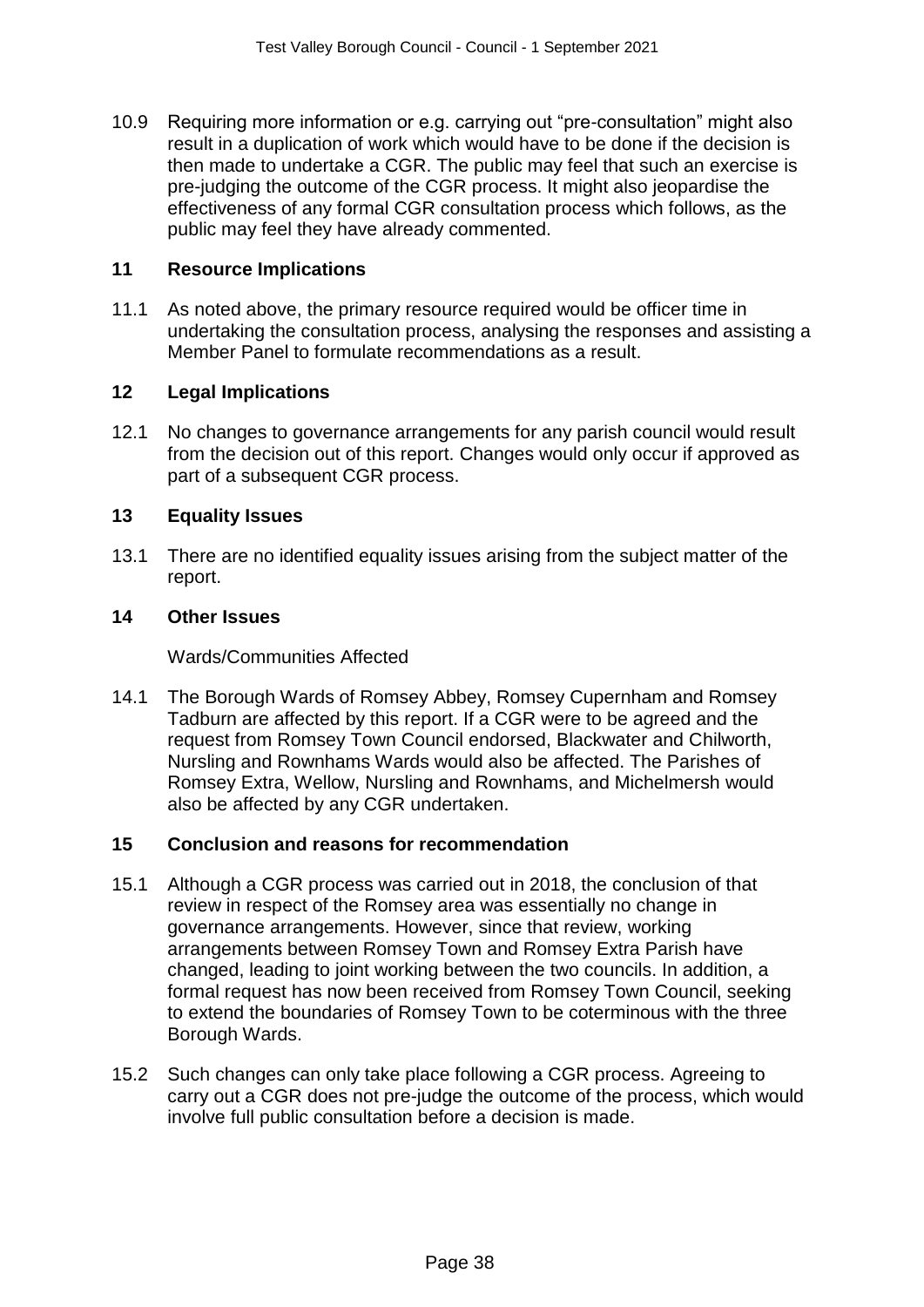| Background Papers (Local Government Act 1972 Section 100D)<br>Formal request from Romsey Town Council to Chief Executive 16 July 2021.                                               |                    |           |                  |
|--------------------------------------------------------------------------------------------------------------------------------------------------------------------------------------|--------------------|-----------|------------------|
| Confidentiality                                                                                                                                                                      |                    |           |                  |
| It is considered that this report does not contain exempt information within the<br>meaning of Schedule 12A of the Local Government Act 1972, as amended, and can<br>be made public. |                    |           |                  |
| No of Annexes:                                                                                                                                                                       | 1                  | File Ref: | N/A              |
| (Portfolio: Corporate) Councillor T Tasker                                                                                                                                           |                    |           |                  |
| Officer:                                                                                                                                                                             | <b>Howard Bone</b> | Ext:      | 8467             |
| Report to:                                                                                                                                                                           | Council            | Date:     | 1 September 2021 |